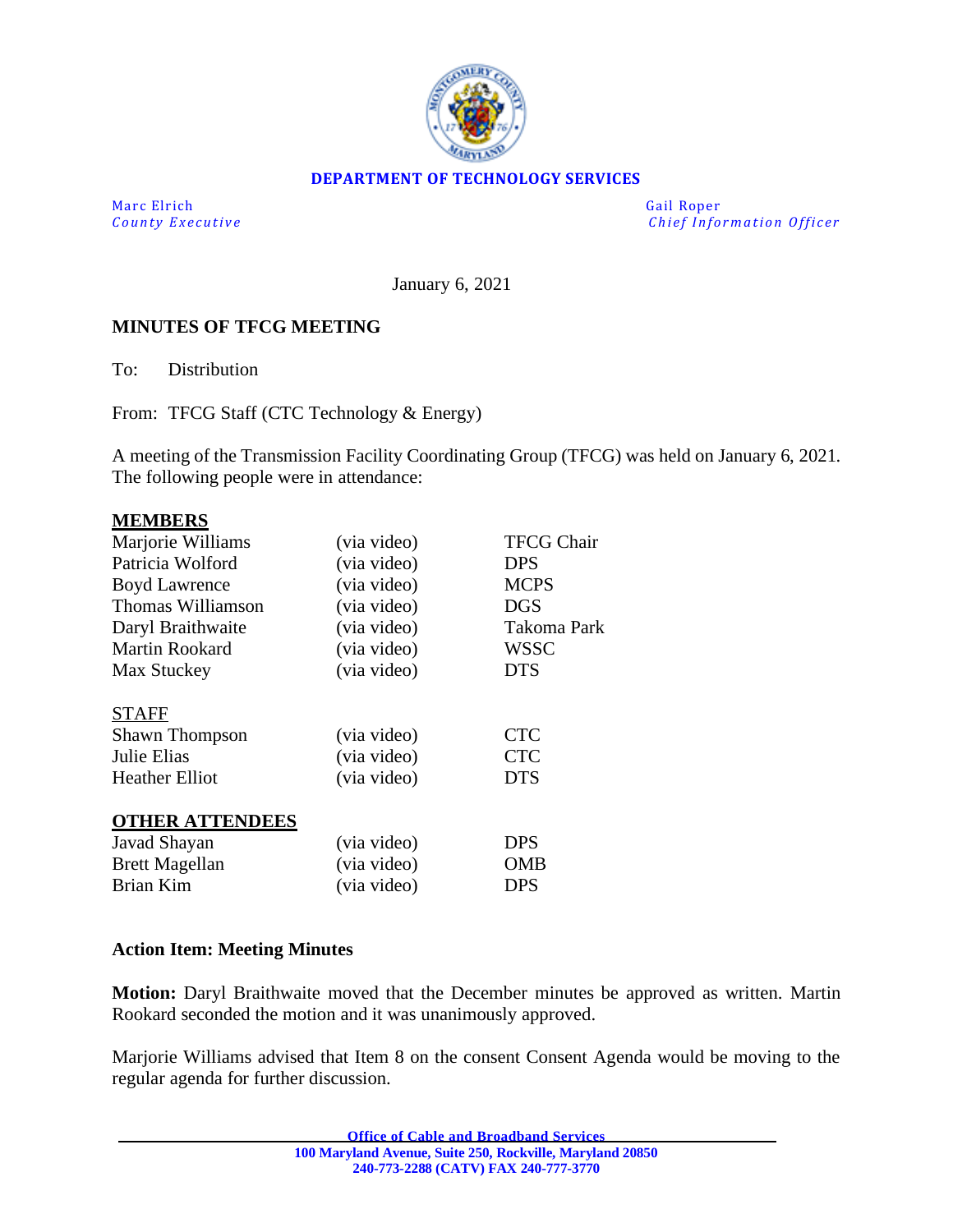Minutes of TFCG Meeting Held January 6, 2021 Page 2 of 9

### **Action Item: Consent Agenda Consent Agenda**

*1. Application Number:* 2020061196 *Type:* Minor Modification *Received (date):* 9/16/2020

*Revised:* 9/25/2020 *Revised:* 10/26/2020 *Revised*: 12/3/2020

*Applicant:* Sitelink Wireless on behalf of T-Mobile

*Site Name/Location:* Shady Grove Medical Center*/* 1119 Rockville Pike, Kensington *Zoning Standard:* CR 1.0 *Property Owner:* HSRE-Cap Med Shady Grove Med Village LLC

*Description:* T-Mobile is proposing to remove (3) existing antennas, remove (3) RRUs, and install (6) new panel antennas, install (6) new RRUs, and install (2) new cabinets at the existing telecom building site. No ground work.

**Tower Coordinator Recommendation:** Recommended. Recommendation is subject to compliance with all applicable laws.

[https://montgomerycountytfcg.s3.amazonaws.com/Applications/MC20200611196+Applicat](https://montgomerycountytfcg.s3.amazonaws.com/Applications/MC20200611196+Application.pdf) [ion.pdf](https://montgomerycountytfcg.s3.amazonaws.com/Applications/MC20200611196+Application.pdf)

*2. Application Number:* 2020081233 *Type:* Minor Modification *Received (date):* 8/9/2020  *Revised:* 10/21/2020  *Revised:* 12/15/2020

*Applicant:* Jacobs on behalf of AT&T Wireless

Full Corporate Name of the Facility Owner: New Cingular Wireless PCS, LLC *Site Name/Location:* Baptist Home*/* 6301 Greentree Rd, Bethesda *Zoning Standard:* R-60 *Property Owner:* Baptist Home for Children *Description:* Regarding the tower scope of work: Remove 3 existing decommed antennas, remove 6 existing TMAS; Remove 18 diplexers; remove 1 existing DC6; Remove 2 existing junction boxes; Install 3 new NNHH—65A-R4 Commscope antennas; Install 3 new B5/B29RRH; Install miscellaneous jumpers/fiber/coax; Regarding ground work: Install 6 1/C AWG #8 AWG Power Install 3 50A breakers

*Tower Coordinator Recommendation:* Recommended. Recommendation is subject to compliance with all applicable laws.

[https://montgomerycountytfcg.s3.amazonaws.com/Applications/MC2020081233+Applicati](https://montgomerycountytfcg.s3.amazonaws.com/Applications/MC2020081233+Application.pdf) [on.pdf](https://montgomerycountytfcg.s3.amazonaws.com/Applications/MC2020081233+Application.pdf)

*3. Application Number:* 2020091274 *Type:* Minor Modification *Received (date):* 9/22/2020  *Revised:* 11/20/2020  *Revised:* 11/25/2020

*Applicant:* Jacobs on behalf of AT&T Wireless Full Corporate Name of the Facility Owner: New Cingular Wireless PCS, LLC *Site Name/Location:* Village Square Apartments*/* 12011 Veirs Mill Rd, Silver Spring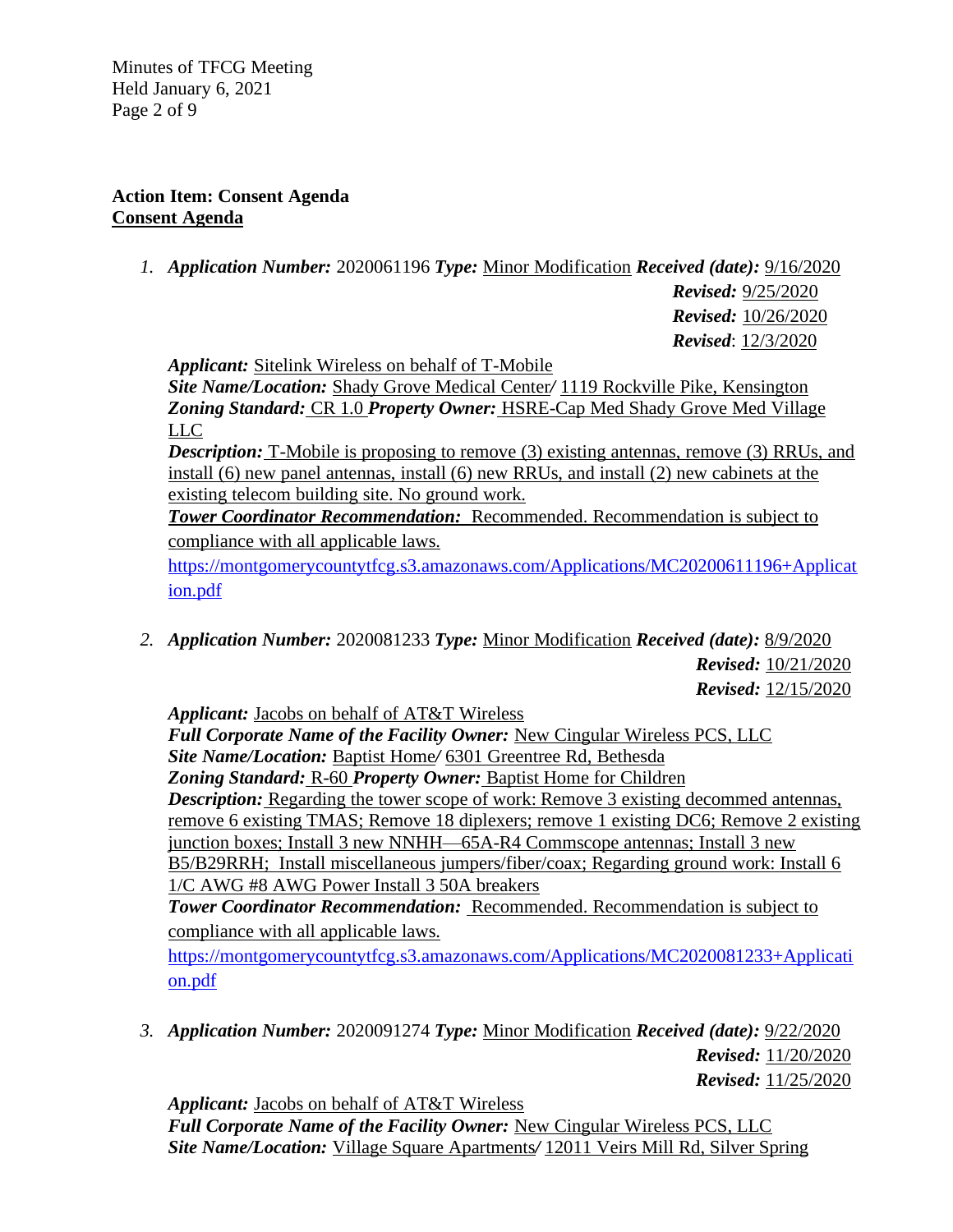Minutes of TFCG Meeting Held January 6, 2021 Page 3 of 9

> *Zoning Standard:* R-60 *Property Owner:* Grossberg Louis C ET AL *Description:* AT&T is removing (3) existing antennas. They are adding (3) new antennas and (6) new RRHs on existing rooftop wireless structure. *Tower Coordinator Recommendation:* Recommended. Recommendation is subject to

compliance with all applicable laws.

[https://montgomerycountytfcg.s3.amazonaws.com/Applications/MC2020091274+Applicati](https://montgomerycountytfcg.s3.amazonaws.com/Applications/MC2020091274+Application.pdf) [on.pdf](https://montgomerycountytfcg.s3.amazonaws.com/Applications/MC2020091274+Application.pdf)

*4. Application Number:* 2020091276 *Type:* Minor Modification *Received (date):* 9/23/2020  *Revised:* 12/8/2020  *Revised:* 12/15/2020

*Applicant:* NB&C on behalf of T-Mobile

*Site Name/Location:* Super Fresh Shopping Ctr.*/* 13830 Georgia Ave, Silver Spring *Zoning Standard:* CRT-2.25 *Property Owner:* LDG Inc

*Description:* T-Mobile proposes to remove three panel antennas and replace with three new panel antennas. The existing platform will be removed and replaced with a new platform at the same height. There are currently 7 existing antennas that will be reinstalled onto the new platform. The total number of resulting antennas will be 10. Two legacy cabinets will be removed from the compound. One SSC cabinet and one battery cabinet will be installed within the compound. New meter is also proposed.

*Tower Coordinator Recommendation:* Recommended. Recommendation is subject to compliance with all applicable laws.

[https://montgomerycountytfcg.s3.amazonaws.com/Applications/MC2020091276+Applicati](https://montgomerycountytfcg.s3.amazonaws.com/Applications/MC2020091276+Application.pdf) [on.pdf](https://montgomerycountytfcg.s3.amazonaws.com/Applications/MC2020091276+Application.pdf)

*5. Application Number:* 2020091279 *Type:* Minor Modification *Received (date):* 9/24/2020  *Revised:* 11/30/2020

*Applicant:* Jacobs on behalf of AT&T Wireless *Full Corporate Name of the Facility Owner:* New Cingular Wireless PCS, LLC *Site Name/Location:* NIH Bldg 10*/* 10 Center Dr, Bethesda *Zoning Standard:* R-60 *Property Owner:* US Government *Description:* AT&T is removing (3) existing antennas. They are adding (3) new antennas and (9) new RRHs on existing rooftop wireless structure. *Tower Coordinator Recommendation:* Recommended. Recommendation is subject to compliance with all applicable laws. [https://montgomerycountytfcg.s3.amazonaws.com/Applications/MC2020091279+Applicati](https://montgomerycountytfcg.s3.amazonaws.com/Applications/MC2020091279+Application.pdf) [on.pdf](https://montgomerycountytfcg.s3.amazonaws.com/Applications/MC2020091279+Application.pdf)

*6. Application Number:* 2020091282 *Type:* Minor Modification *Received (date):* 9/24/2020  *Revised:* 12/16/2020  *Revised:* 12/28/2020

*Applicant:* Jacobs on behalf of AT&T Wireless *Full Corporate Name of the Facility Owner: New Cingular Wireless PCS, LLC*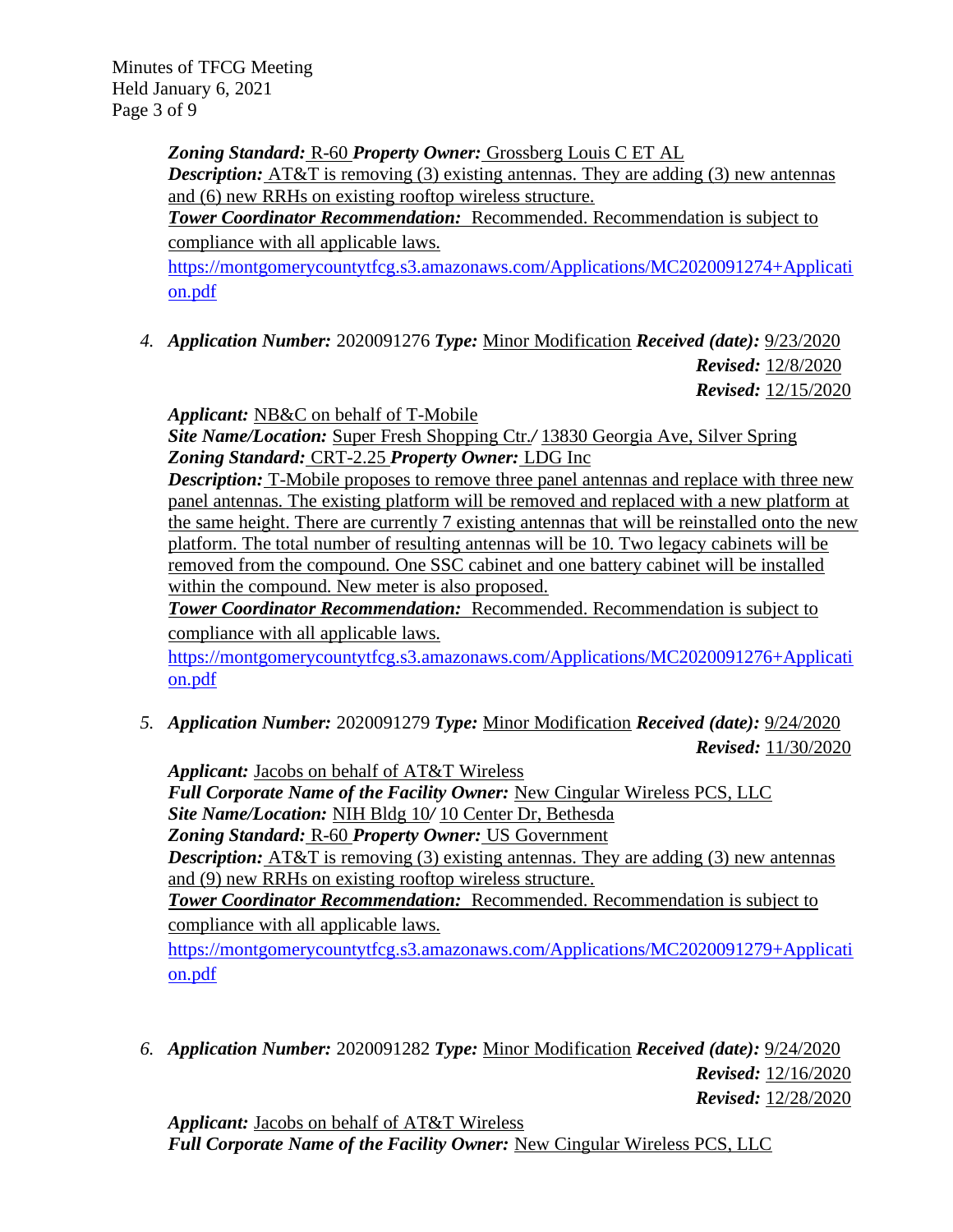Minutes of TFCG Meeting Held January 6, 2021 Page 4 of 9

> *Site Name/Location:* Hungerford Property*/* 14615 Clopper Rd, Boyds *Zoning Standard:* IM-2.5 *Property Owner:* Walter Hungerford & Sons *Description:* AT&T is removing (3) existing antennas. They are adding (6) new antennas and (9) new RRHs on existing SST wireless structure. *Tower Coordinator Recommendation:* Recommended. Recommendation is subject to compliance with all applicable laws.

[https://montgomerycountytfcg.s3.amazonaws.com/Applications/MC2020091282+Applicati](https://montgomerycountytfcg.s3.amazonaws.com/Applications/MC2020091282+Application.pdf) [on.pdf](https://montgomerycountytfcg.s3.amazonaws.com/Applications/MC2020091282+Application.pdf)

*7. Application Number:* 2020091287 *Type:* Minor Modification *Received (date):* 11/3/2020  *Revised:* 11/24/2020  *Revised:* 12/16/2020

*Applicant:* Jacobs on behalf of AT&T Wireless *Full Corporate Name of the Facility Owner:* New Cingular Wireless PCS, LLC *Site Name/Location:* Promenade*/* 5225 Pooks Hill Rd, Bethesda *Zoning Standard:* R-H *Property Owner:* Promenade Towers MH Corp *Description:* AT&T is relocating (6) existing antennas. They are adding (3) new antennas and (3) new RRHs on existing rooftop wireless structure. *Tower Coordinator Recommendation:* Recommended. Recommendation is subject to compliance with all applicable laws.

[https://montgomerycountytfcg.s3.amazonaws.com/Applications/MC2020091287+Applicati](https://montgomerycountytfcg.s3.amazonaws.com/Applications/MC2020091287+Application.pdf) [on.pdf](https://montgomerycountytfcg.s3.amazonaws.com/Applications/MC2020091287+Application.pdf)

*8. Application Number:* 2020091289 *Type:* Minor Modification *Received (date):* 9/27/2020  *Revised:* 11/19/2020  *Revised:* 12/18/2020

*Applicant:* Jacobs on behalf of AT&T Wireless *Full Corporate Name of the Facility Owner:* New Cingular Wireless PCS, LLC *Site Name/Location:* Park Ritchie Apts*/* 7600 Maple Ave, Takoma Park *Zoning Standard:* R-10 *Property Owner:* Park Ritchie LLC *Description:* AT&T is removing (3) existing antennas. They are adding (3) new antennas and (6) new RRHs on existing rooftop wireless structure. *Tower Coordinator Recommendation:* Recommended. Recommendation is subject to compliance with all applicable laws. [https://montgomerycountytfcg.s3.amazonaws.com/Applications/MC2020091289+Applicati](https://montgomerycountytfcg.s3.amazonaws.com/Applications/MC2020091289+Application.pdf) [on.pdf](https://montgomerycountytfcg.s3.amazonaws.com/Applications/MC2020091289+Application.pdf)

*9. Application Number:* 2020111331 *Type:* Minor Modification *Received (date):* 11/24/2020  *Revised:* 12/14/2020

*Applicant:* Crown Castle on behalf of T-Mobile *Site Name/Location:* Public Storage Briggs Chaney*/* 3351 Briggs Chaney Rd, Silver Spring *Zoning Standard:* EOF-0.75 *Property Owner:* Shurgard Maryland Properties Inc *Description:* Swap (3) Antennas; Remove (3) TMA's; Add (3) RRU's; Remove (1) existing cabinet and install (2) new cabinets.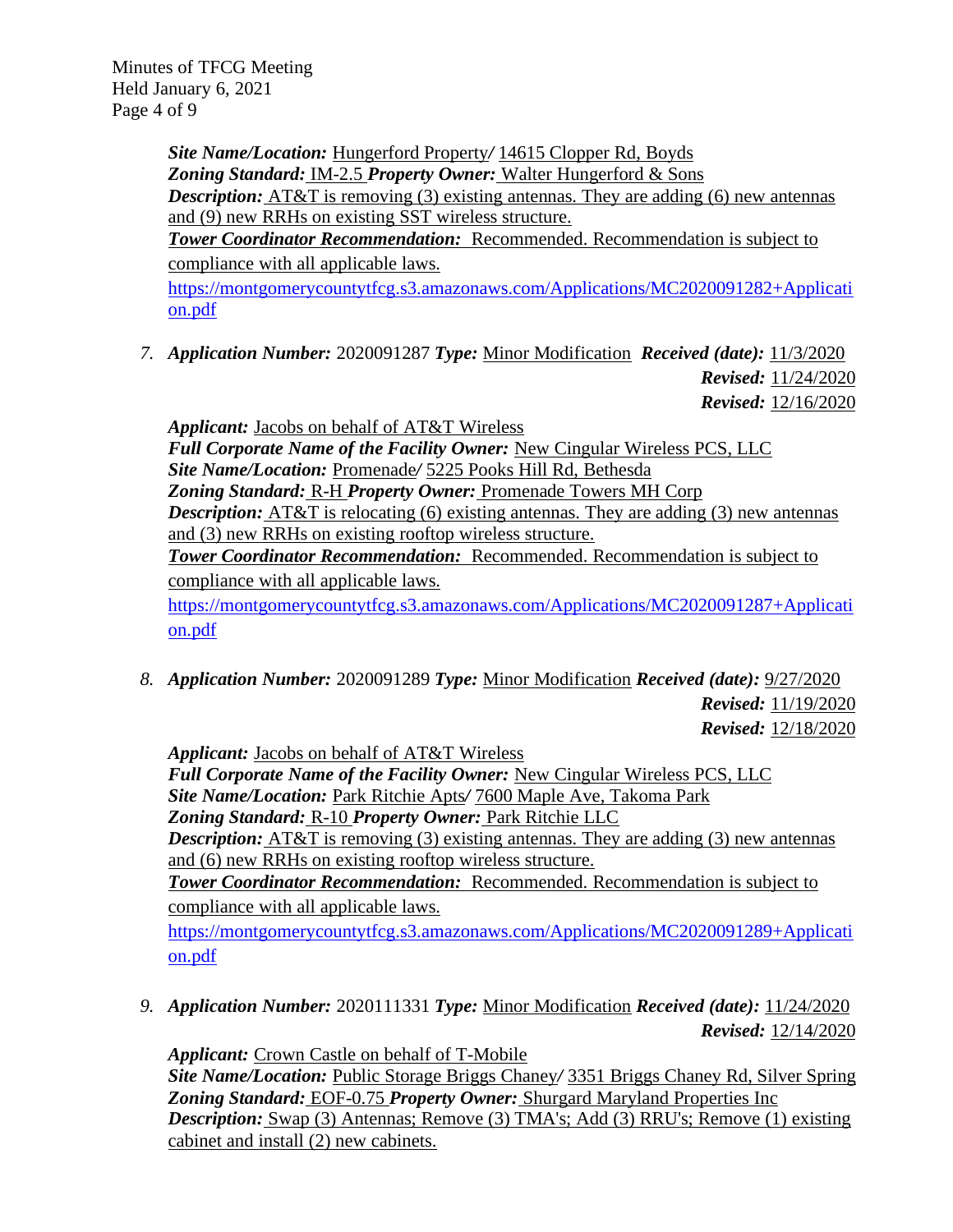*Tower Coordinator Recommendation:* Recommended. Recommendation is subject to compliance with all applicable laws. [https://montgomerycountytfcg.s3.amazonaws.com/Applications/MC2020111331+Applicati](https://montgomerycountytfcg.s3.amazonaws.com/Applications/MC2020111331+Application.pdf) [on.pdf](https://montgomerycountytfcg.s3.amazonaws.com/Applications/MC2020111331+Application.pdf)

*10. Application Number:* 2020121336 *Type:* Minor Modification *Received (date):* 12/14/2020  *Revised:* 12/28/2020

*Applicant:* Smartlink Group on behalf of AT&T Wireless *Full Corporate Name of the Facility Owner:* New Cingular Wireless PCS, LLC *Site Name/Location:* Pepco 662-N */*Potomac Crest Dr, Potomac *Zoning Standard:* R-90 *Property Owner:* Pepco **Description:** AT&T proposes to remove (9) existing RRHs on the ground and install (9) new RRHs on the ground at the base of an existing PEPCO transmission tower. *Tower Coordinator Recommendation:* Recommended. Recommendation is subject to compliance with all applicable laws. [https://montgomerycountytfcg.s3.amazonaws.com/Applications/MC2020121336+Applicati](https://montgomerycountytfcg.s3.amazonaws.com/Applications/MC2020121336+Application.pdf) [on.pdf](https://montgomerycountytfcg.s3.amazonaws.com/Applications/MC2020121336+Application.pdf)

*11. Application Number:* 2020121339 *Type:* Minor Modification *Received (date):* 12/18/2020 *Revised:* 12/28/2020

*Applicant:* Advantage Engineers on behalf of T-Mobile *Site Name/Location:* Montgomery Towers*/* 415 Silver Spring Ave, Silver Spring *Zoning Standard:* R-10 *Property Owner:* Montgomery Towers LLC *Description:* Adding one equipment cabinet and one battery cabinet and other associated equipment to an existing T-Mobile site. No antennas and no RRHs are to be installed. *Tower Coordinator Recommendation:* Recommended. Recommendation is subject to compliance with all applicable laws. [https://montgomerycountytfcg.s3.amazonaws.com/Applications/MC2020121339+Applicati](https://montgomerycountytfcg.s3.amazonaws.com/Applications/MC2020121339+Application.pdf)

Marjorie Williams moved application 2020091289 to the regular agenda for further discussion.

Boyd Lawrence made a motion that the remaining items on the Consent Agenda be recommended. Max Stuckey seconded the motion and it was unanimously approved.

# **Regular Agenda**

[on.pdf](https://montgomerycountytfcg.s3.amazonaws.com/Applications/MC2020121339+Application.pdf)

*1. Application Number:* 2020111330 *Type:* Colocated *Received (date):* 11/20/2020  *Revised:* 12/23/2020

*Applicant:* WMATA *Site Name/Location:* Brookeville Tower*/* 4301 Brookeville Rd, Brookeville *Zoning Standard:* AR *Property Owner:* Jane C Maller, Trustee **Description:** WMATA proposes to install a 11'-8" x 34' prefabricated shelter within a small compound expansion to the west side of the existing compound. A 1,000 gallon propane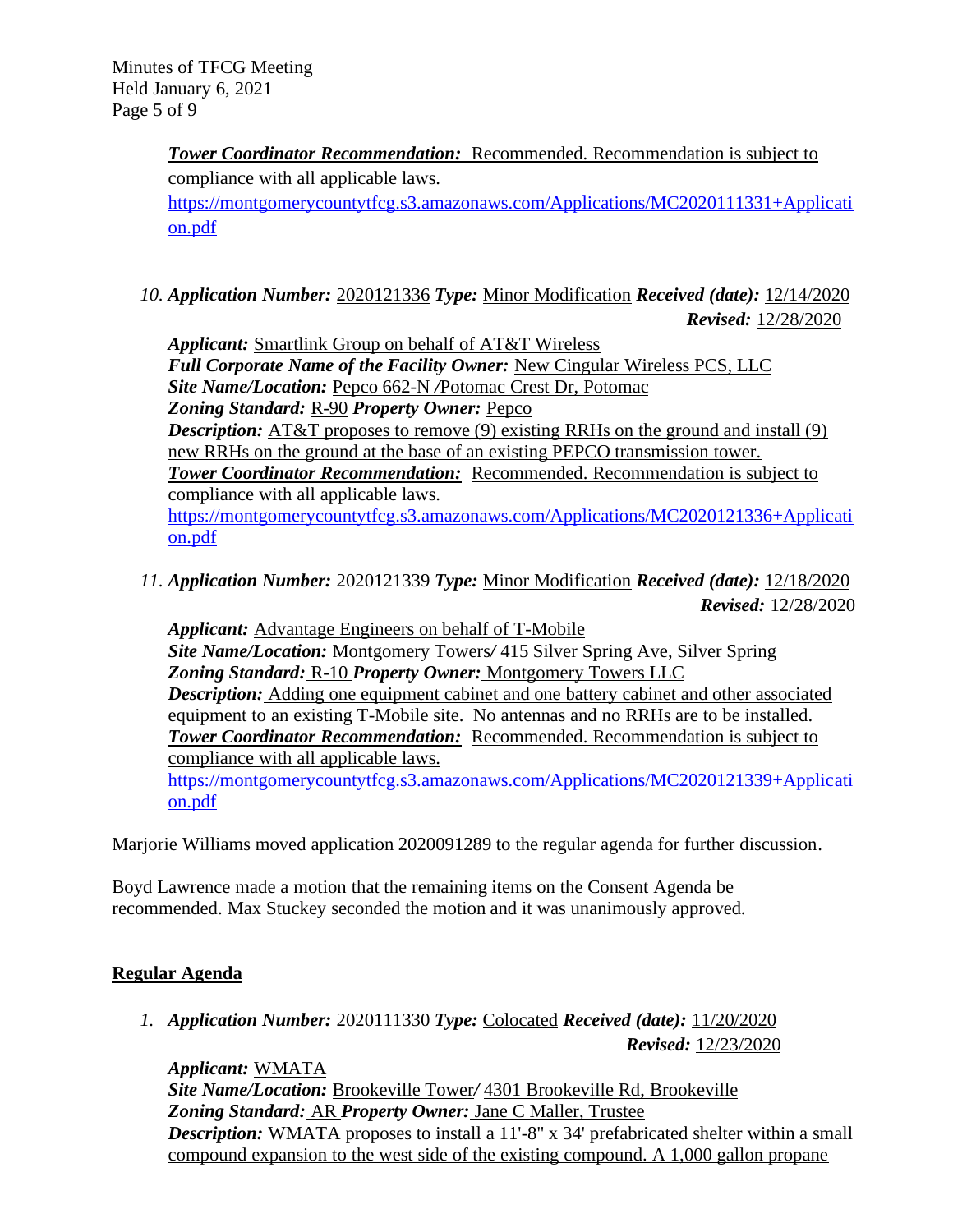Minutes of TFCG Meeting Held January 6, 2021 Page 6 of 9

> tank will be installed on the east side of the compound. New fencing is proposed to enclose the compound expansions. Two (2) Omni Whip antennas (transmit) are proposed at a height of 173' (centerline height of approximately 181.58'). One (1) Omni Whip antenna (receive) is proposed at a height of 200' (centerline height of approximately 208.58'). *Tower Coordinator Recommendation:* Recommended. Recommendation is subject to compliance with all applicable laws. [https://montgomerycountytfcg.s3.amazonaws.com/Applications/MC2020111330+Applicati](https://montgomerycountytfcg.s3.amazonaws.com/Applications/MC2020111330+Application+and+report.pdf) [on+and+report.pdf](https://montgomerycountytfcg.s3.amazonaws.com/Applications/MC2020111330+Application+and+report.pdf)

Julie Elias summarized the application.

*12. Application Number:* 2020091289 *Type:* Minor Modification *Received (date):* 9/27/2020  *Revised:* 11/19/2020  *Revised:* 12/18/2020

*Applicant:* Jacobs on behalf of AT&T Wireless *Full Corporate Name of the Facility Owner:* New Cingular Wireless PCS, LLC *Site Name/Location:* Park Ritchie Apts*/* 7600 Maple Ave, Takoma Park *Zoning Standard:* R-10 *Property Owner:* Park Ritchie LLC *Description:* AT&T is removing (3) existing antennas. They are adding (3) new antennas and (6) new RRHs on existing rooftop wireless structure. *Tower Coordinator Recommendation:* Recommended. Recommendation is subject to compliance with all applicable laws.

[https://montgomerycountytfcg.s3.amazonaws.com/Applications/MC2020091289+Applicati](https://montgomerycountytfcg.s3.amazonaws.com/Applications/MC2020091289+Application.pdf) [on.pdf](https://montgomerycountytfcg.s3.amazonaws.com/Applications/MC2020091289+Application.pdf)

Shawn Thompson summarized the application.

There were a number of emails from the public and whose feedback can be put together into three categories: Live measurements on site, historical record of applications, and compliance by the carriers.

There was a request to take live measurements on site which is not part of the TFCG purview.

Regarding the historical record and carrier compliance, the TFCG reviews RF reports to determine how RF exposure will be limited and signage will be deployed. The information in the reports is not catalogued, resulting in past applications not able to be used as a definitive reference source. This is FCC compliant in that applicants submit RF EME reports with their best understanding of the RF Environment.

Shawn Thompson noted that for this application, the areas that require signage are only several feet right in front of the antennas as they are highly directional. We check the RF report to see if there are signs that are required. Our review found that the work is compliant with county rules and that signing is appropriate for compliance with the proposed work.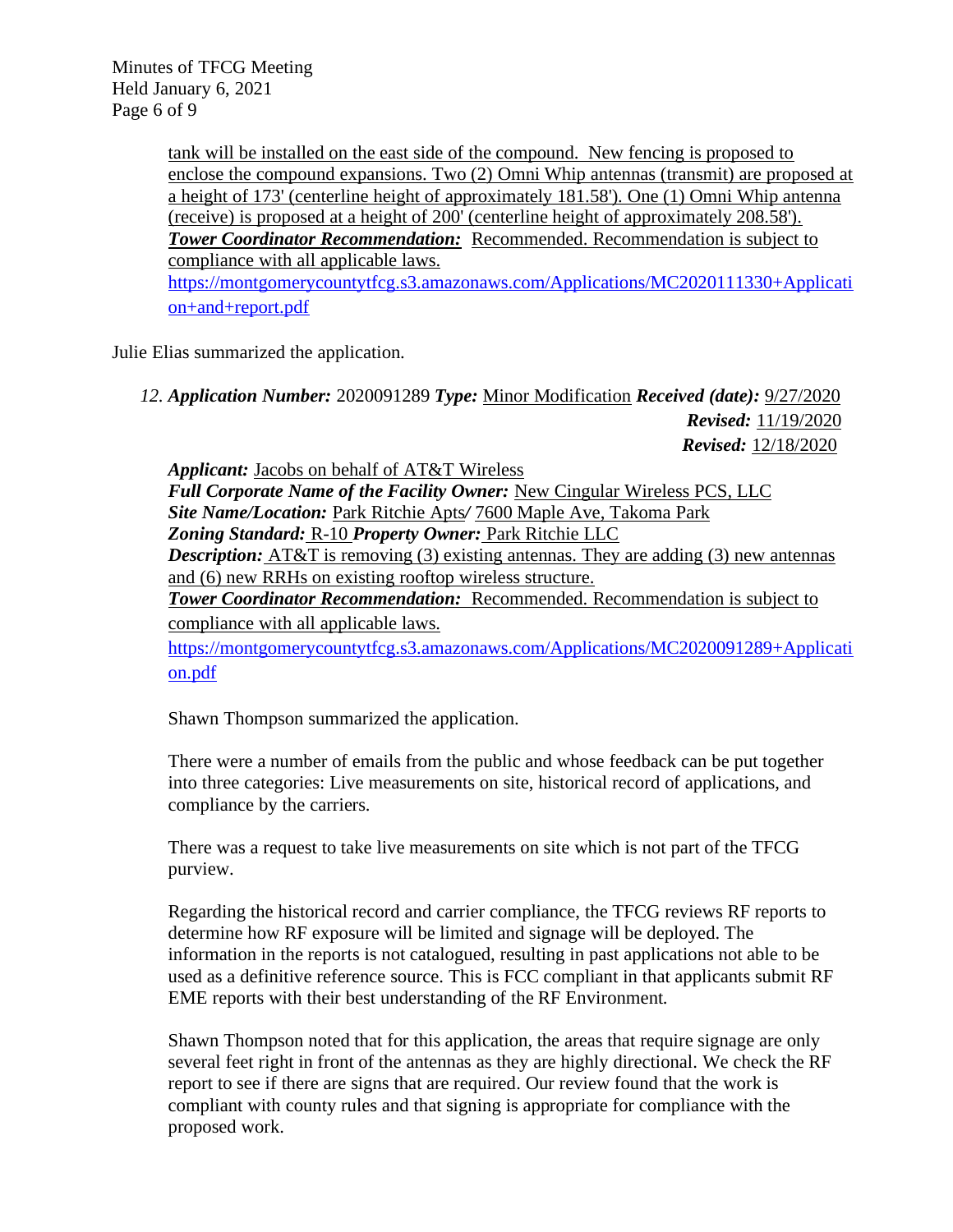Minutes of TFCG Meeting Held January 6, 2021 Page 7 of 9

> Patricia Wolford made a motion to recommend the applications. Martin Rookard seconded the motion and it was unanimously approved.

## **Previously TFCG-Recommended Applications for Reconsideration**

1. *Application Number:* 2020051134 *Type:* Minor Modification *Received (date):* 5/1/2020

 *Revised*: 5/11/2020 *Revised:* 11/25/2020

*Applicant:* Advantage Engineers on behalf of T-Mobile

*Site Name/Location:* Park Montgomery Apts */* 8860 Piney Branch Rd., Silver Spring *Zoning Standard:* R-H *Property Owner:* Park Montgomery Limited Partnership *Description:* Remove four antennas and four RRHs. Add eight antennas and four RRHs at 141' on an existing 130' building.

**Tower Coordinator Recommendation:** Recommended. Recommendation is subject to compliance with all applicable laws.

[https://montgomerycountytfcg.s3.amazonaws.com/Applications/MC2020051134Applicat](https://montgomerycountytfcg.s3.amazonaws.com/Applications/MC2020051134Application.pdf) [ion.pdf](https://montgomerycountytfcg.s3.amazonaws.com/Applications/MC2020051134Application.pdf)

2. *Application Number:* 2020061192 *Type:* Minor Modification *Received (date):* 6/23/2020 *Revised:* 9/3/2020 *Revised:* 12/4/2020

*Applicant:* Crown Castle on behalf of T-Mobile

*Site Name/Location:* Oakmont Monopole */*16801 Oakmont Ave,Gaithersburg *Zoning Standard:* IM 2.5 *Property Owner:* 16801 Oakmont Avenue LLC *Description:* Relocate six antennas. Remove three RRHs. Add three antennas and three RRH at 192' on an existing 190' monopole.

**Tower Coordinator Recommendation:** Recommended. Recommendation is subject to compliance with all applicable laws.

[https://montgomerycountytfcg.s3.amazonaws.com/Applications/MC2020061192+Applic](https://montgomerycountytfcg.s3.amazonaws.com/Applications/MC2020061192+Application.pdf) [ation.pdf](https://montgomerycountytfcg.s3.amazonaws.com/Applications/MC2020061192+Application.pdf)

*3. Application Number:* 2020071206 *Type:* Minor Modification *Received (date):* 7/09/2020  *Revised:* 11/12/2020  *Revised:* 12/1/2020

*Applicant:* NB&C on behalf of T-Mobile *Site Name/Location:* Battery Park*/*7979 Old Georgetown Rd., Bethesda *Zoning Standard:* CR-3.0 *Property Owner:* Jemal's 7979 LLC *Description:* Add four antennas and four RRHs at 120/136' on an existing 117' building. *Tower Coordinator Recommendation:* Recommended. Recommendation is subject to compliance with all applicable laws.

[https://montgomerycountytfcg.s3.amazonaws.com/Applications/MC2020071206+Applic](https://montgomerycountytfcg.s3.amazonaws.com/Applications/MC2020071206+Application.pdf) [ation.pdf](https://montgomerycountytfcg.s3.amazonaws.com/Applications/MC2020071206+Application.pdf)

4. *Application Number:* 2020081249 *Type:* Minor Modification *Received (date):* 8/26/2020  *Revised:* 11/20/2020  *Revised:* 12/1/2020

*Applicant:* NB+C of behalf of T-Mobile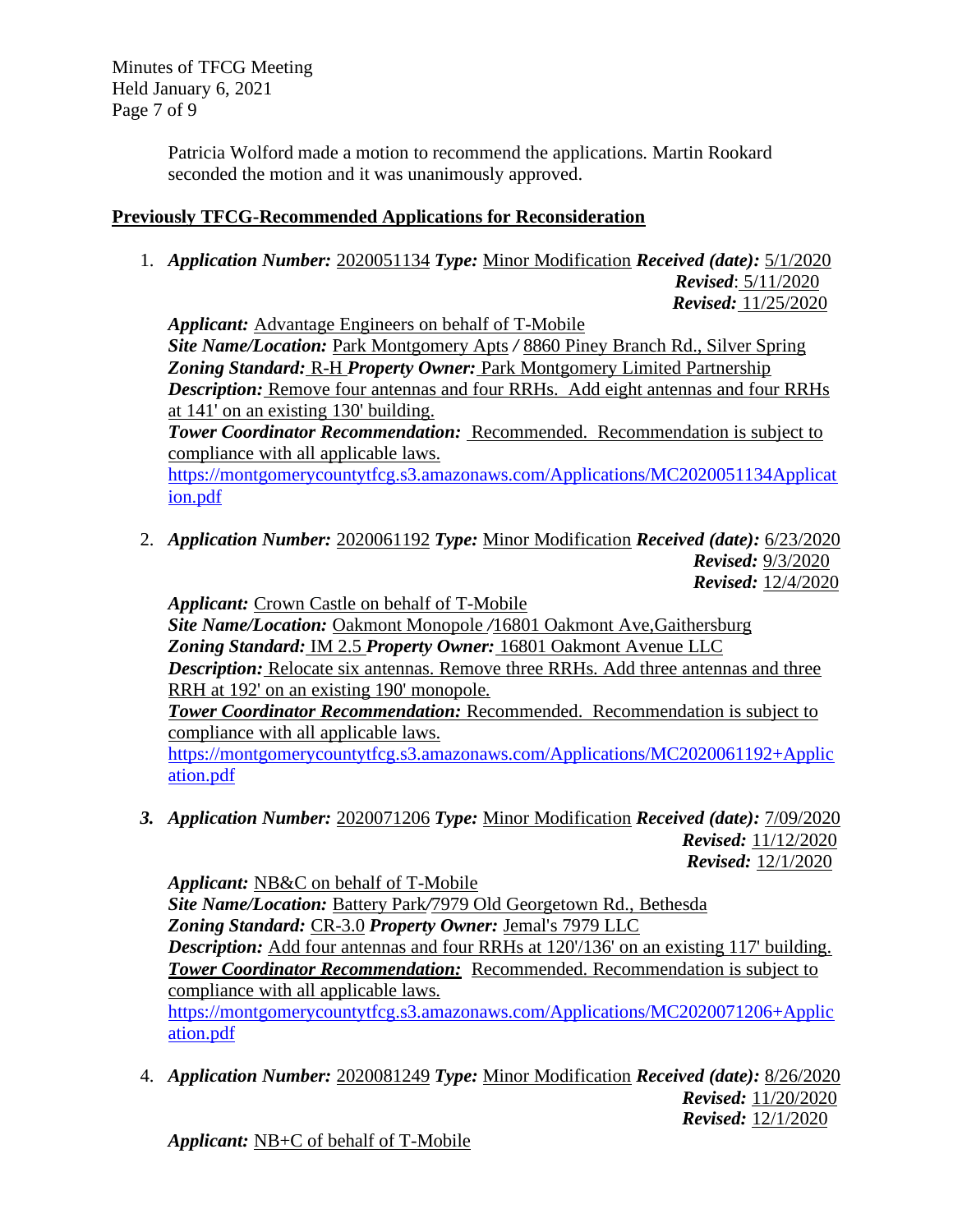*Site Name/Location:* Springbrook High School*/*201 Valley Brook Dr, Silver Spring *Zoning Standard:* R-200 *Property Owner:* Board of Education

**Description:** Remove and replace three antennas and three RRHs at 97' on an existing 99' monopole.

**Tower Coordinator Recommendation:** Recommended. Recommendation is subject to compliance with all applicable laws.

[https://montgomerycountytfcg.s3.amazonaws.com/Applications/MC2020081249+Applic](https://montgomerycountytfcg.s3.amazonaws.com/Applications/MC2020081249+Application.pdf) [ation.pdf](https://montgomerycountytfcg.s3.amazonaws.com/Applications/MC2020081249+Application.pdf)

5. *Application Number:* 2020091254 *Type:* Minor Modification *Received (date):* 9/4/2020 *Revised:* 9/21/2020 *Revised:* 12/29/2020

*Applicant:* Advantage Engineers on behalf of T-Mobile *Site Name/Location:* Blake High School*/*300 Norwood Rd., Silver Spring *Zoning Standard:* RE-2C *Property Owner:* Board of Education *Description:* Replace three antennas and three RRH at 120' on an existing 120' monpole., **Tower Coordinator Recommendation:** Recommended on condition the applicant provides written approval from the Superintendent of Montgomery County Public Schools of the attachments at the time of permitting. Recommendation is subject to compliance with all applicable laws. [https://montgomerycountytfcg.s3.amazonaws.com/Applications/MC2020091254+Applic](https://montgomerycountytfcg.s3.amazonaws.com/Applications/MC2020091254+Application.pdf) [ation.pdf](https://montgomerycountytfcg.s3.amazonaws.com/Applications/MC2020091254+Application.pdf)

6. *Application Number:* 2020091256 *Type:* Minor Modification *Received (date):* 9/8/2020 *Revised:* 9/15/2020  *Revised:* 12/1/2020

*Applicant:* Advantage Engineers on behalf of T-Mobile *Site Name/Location:* Storage USA*/*7722 Fenton St., Silver Spring *Zoning Standard:* IM-2.5 *Property Owner:* ESS Prisa LLC *Description:* Remove and replace three antennas at 49' on an existing 42' building. *Tower Coordinator Recommendation:* Recommended. Recommendation is subject to compliance with all applicable laws. [https://montgomerycountytfcg.s3.amazonaws.com/Applications/MC2020091256+Applic](https://montgomerycountytfcg.s3.amazonaws.com/Applications/MC2020091256+Application.pdf) [ation.pdf](https://montgomerycountytfcg.s3.amazonaws.com/Applications/MC2020091256+Application.pdf)

7. *Application Number:* 2020091267 *Type:* Minor Modification *Received (date):*9/17/2020  *Revised:* 9/28/2020  *Revised:* 11/25/2020

*Applicant:* Advantage Engineers on behalf of T-Mobile *Site Name/Location:* Clark Building*/*7500 Old Georgetown Rd., Bethesda *Zoning Standard:* CR-8.0 *Property Owner:* Clark Office Bldg LP *Description:* Remove six antennas and four RRH. Add six antennas and six RRH at 215' on an existing 216' building.

*Tower Coordinator Recommendation:* Recommended. Recommendation is subject to compliance with all applicable laws.

[https://montgomerycountytfcg.s3.amazonaws.com/Applications/MC2020091267+Applic](https://montgomerycountytfcg.s3.amazonaws.com/Applications/MC2020091267+Application.pdf) [ation.pdf](https://montgomerycountytfcg.s3.amazonaws.com/Applications/MC2020091267+Application.pdf)